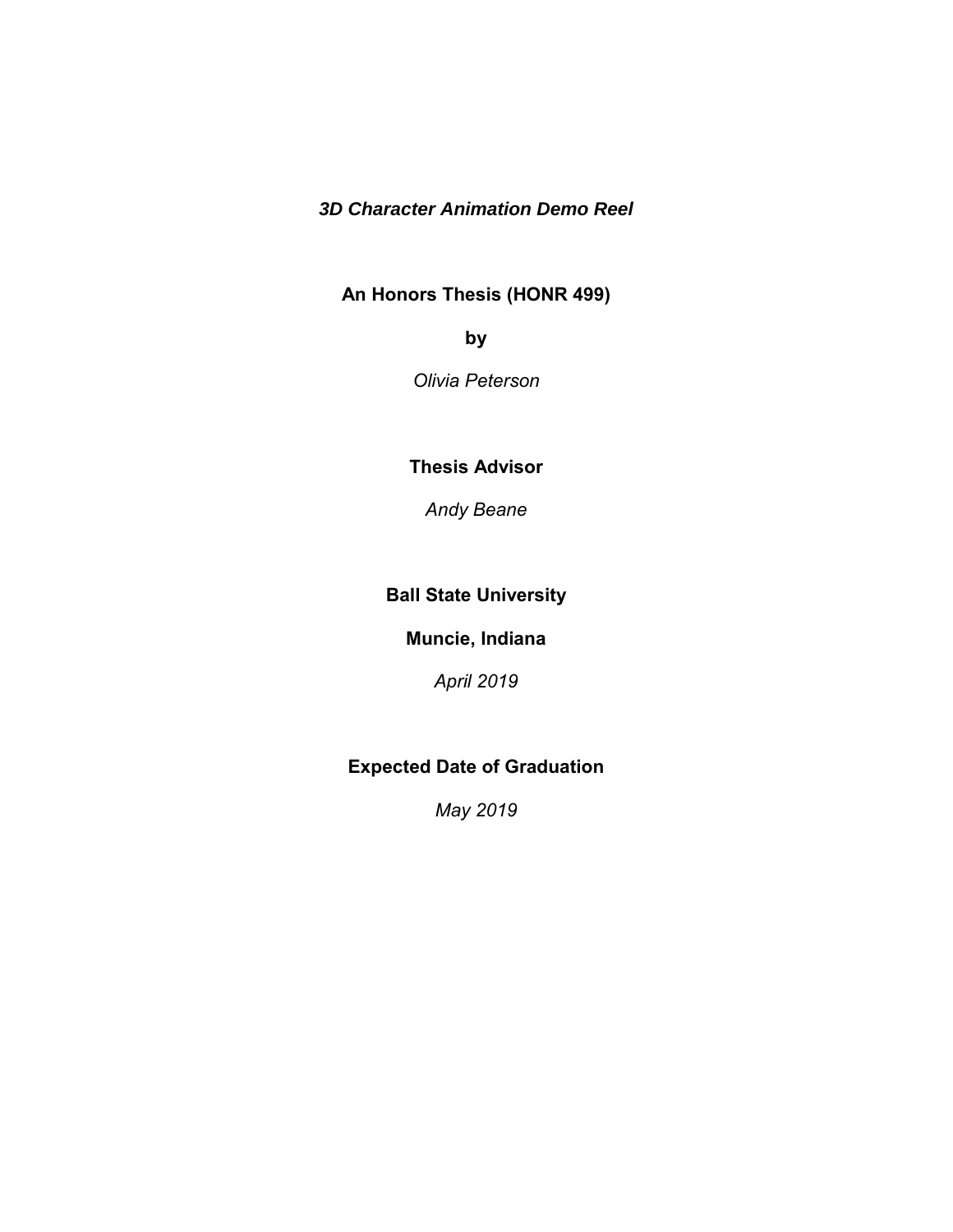## **Abstract**

This project outlines the process of creating a 3D character animation demo reel. My project consists of four pieces centered on themes exploring feature film animation: Emotion, Gag-Scare, Dance, and Suspense. With these themes, I hope to create quality storytelling animation and entertainment that will help me break into the animation industry. My demo reel features a personal selection of my best 3D work from the past year. This work includes video clips from my fall semester senior film "Frick."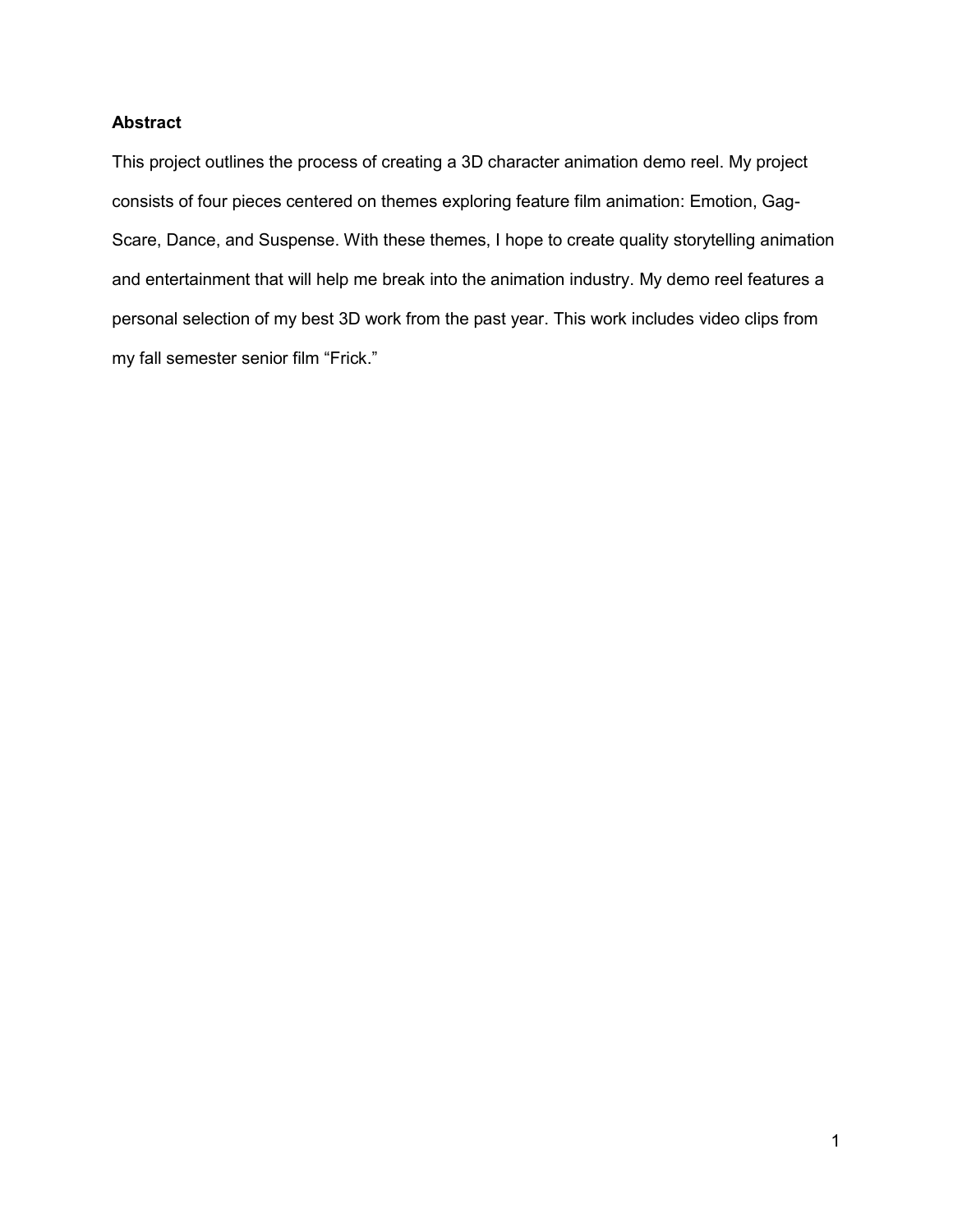### **Acknowledgements**

I would like to thank Andy Beane for his constant guidance. He offered his eye for 3D animation and rendering to help me make a quality portfolio. His lectures on living as an animator, prioritizing values and commitments have given me a better position to being successful in my career. I will not forget the good teaching and mentorship he has provided me over the past three years in the animation school.

I would like to thank Brad Condie, Zachary Craw, and Brain Ludwick for the rich education of animation from the past three years.

I would like to thank my animation class mates, especially Dani Campbell, Mallory Creekmur, Jake Mosher, Melissa Taber, and Lyron Boyden for being supports to my animation process. Your advice pushed me to sharpen my animation skills and my professional work as a whole.

Thanks to Long Winter Studios for great rigs and customer service.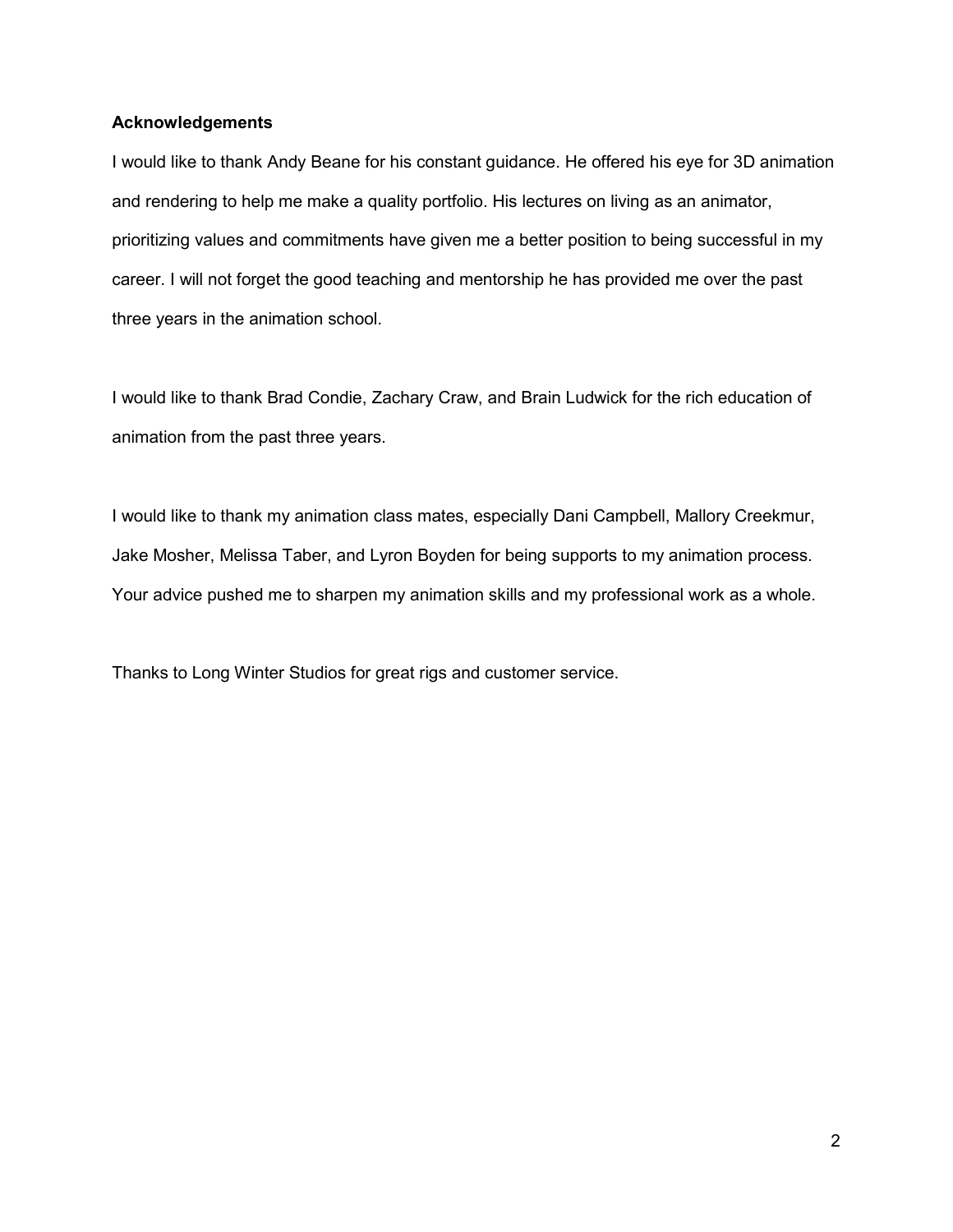#### **Process Analysis Statement**

### **Introduction**

When I was twelve, I used to watch cartoons every Saturday morning. I enjoyed shows such as Pokémon, Tom and Jerry, and Teen Titans. This interest in cartoons transformed over time into a hobby for drawing cartoons, writing my own stories, and eventually pursuing a major in animation. After three years, I have honed my skills in character animation to apply to animation studios in Las Angeles, California hoping to pursue a career in feature film.

Character animation is one of the many concentrations in animation that contribute to producing a film. This type of animation focuses on animating characters to move, dance, and communicate with other characters on a film. For 3D films such as Toy Story, a character animator would be in charge of animating all acting choices, dialogue, and action animation for a character such as Woody or Buzz Lightyear in a 3D animation program. I chose this path of animation, because of the unique creative vein of production it allows me to work in. As a 3D character animator, I get to bring the 3D characters to life. In order to get into this profession, I have to create convincing animation compiled in a demo reel to be presented to studios as my portfolio.

This past semester I composed a one minute character animation demo reel. A demo reel is one to two minutes in length and features the work an animator has accomplished. From my interest in film, I focused on creating pieces for a demo reel portfolio centered on a career in 3D character animation. This senior thesis project demanded me to create my own production timeline, list goals for what I would create and mark where my regular critiques would be. Critiques is a term meaning critical feedback from my professor and peers on the planning, artwork, and animation I create. My project consists of four pieces centered on themes exploring feature film animation: Emotion, Gag-Scare, Dance, and Suspense. With these themes, I hope to create quality storytelling animation and entertainment that will help me break into the animation industry. At the end of the semester, I compiled my animations together into a

3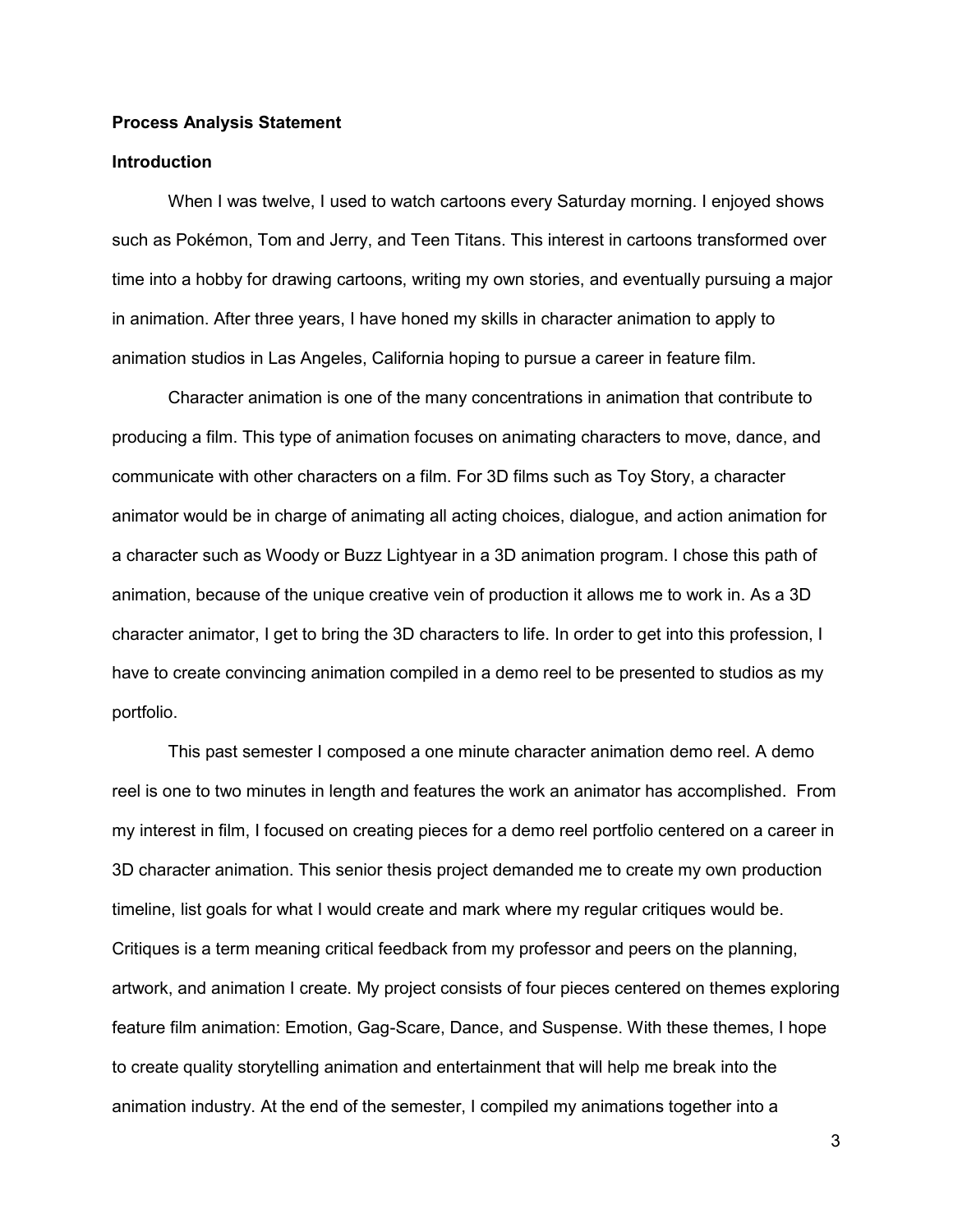cohesive demo reel and pondered how I would present a paper over the four months' work it took create it. The following will touch on the process of making my portfolio pieces and share an analysis of my thoughts and feelings over my final demo reel. I encourage whoever reads this to sit back, relax, and grab a snack or beverage to enjoy while you read and watch my demo reel.

#### **The Structure**

<sup>1</sup>Watching cartoons as a kid was fun, but I never knew how intricate and complicated the animation process was until I seriously studied animation. A film usually has a major production pipeline with various different teams working to create the final animated piece. Below is a graphic showing the pre-production, production and post-production teams of a 3D animated production pipe-line.

The character animation team is part of the final steps of production pipeline. To achieve a film like Toy Story, a lot goes into just the character animation. For my demo reel, I used six stages to creating a finished character animation: storyboarding (if working on an independent piece), reference, block-in animation, rough animation, final animation, and

 $\overline{a}$ 



**3D Production Pipeline** 

clean up. I also subscribed to Long Winter Studios and used characters from their website.

<sup>1</sup> This 3D Production Pipeline was presented to us by Andy Beane during our Senior Thesis Film "Frick" and helped us create a film with all its features in 16 weeks. Some of my character animation from Frick is featured in the final demo reel piece.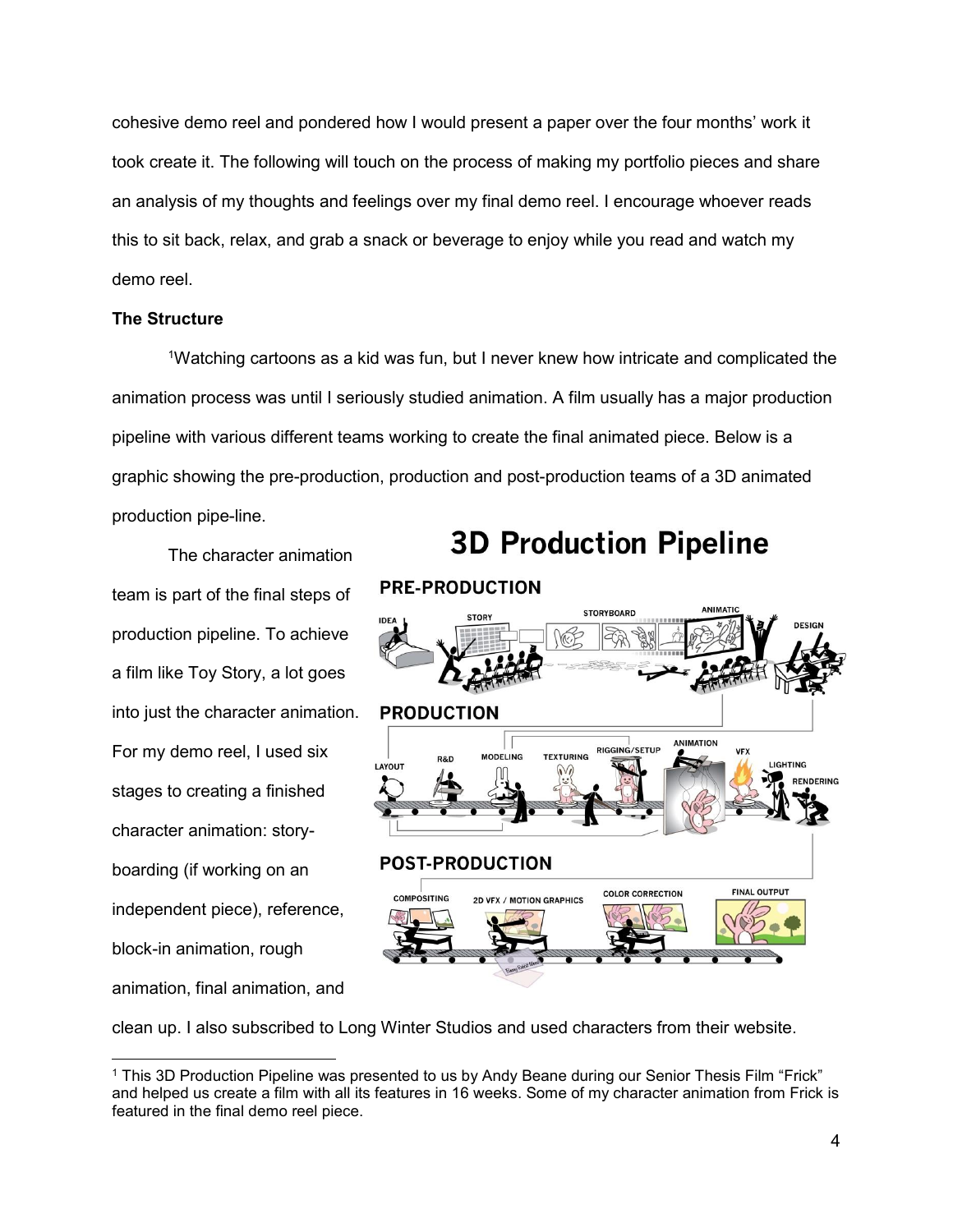These characters or *character rigs* are 3D characters that have controllers on their form that allows animators to manipulate them like a puppet to create character animations.

Below feature the six Long Winter Animation character rigs I used for my animations: "Walter", "Taylor", "Grimm" (Top Row Left to Right), "Fast", "Paul", and "Dale the Crocodile" (Bottom Row Left to Right).



Starting the storyboarding stage, an animator has to compose an entertaining piece to create reference from and then animate. Thankfully, I had set the four themes: Emotions, Gag Scare, Dance and Suspense, to make a story board from. A story board is a series of sequential drawings that convey a plot or thought. With my prompts, I made ideations on sketchbook paper of made story ideas. I would draw out scenes of emotions, design gag scare takes, and ponder how to create suspense in less than ten seconds of animation. I asked myself many questions throughout this process: could convey this idea through a few seconds of animation, would it

<sup>-</sup><sup>2</sup> These are character rigs from Long Winter Studios: "Walter" was used for the Emotion theme, "Taylor" and "Grimm" were used for the Gag Scare, "Fast" for the Dance, and "Paul" and "Dale the Crocodile" for the final Suspense theme. These characters and the themed pieces will be expounded on later in the paper.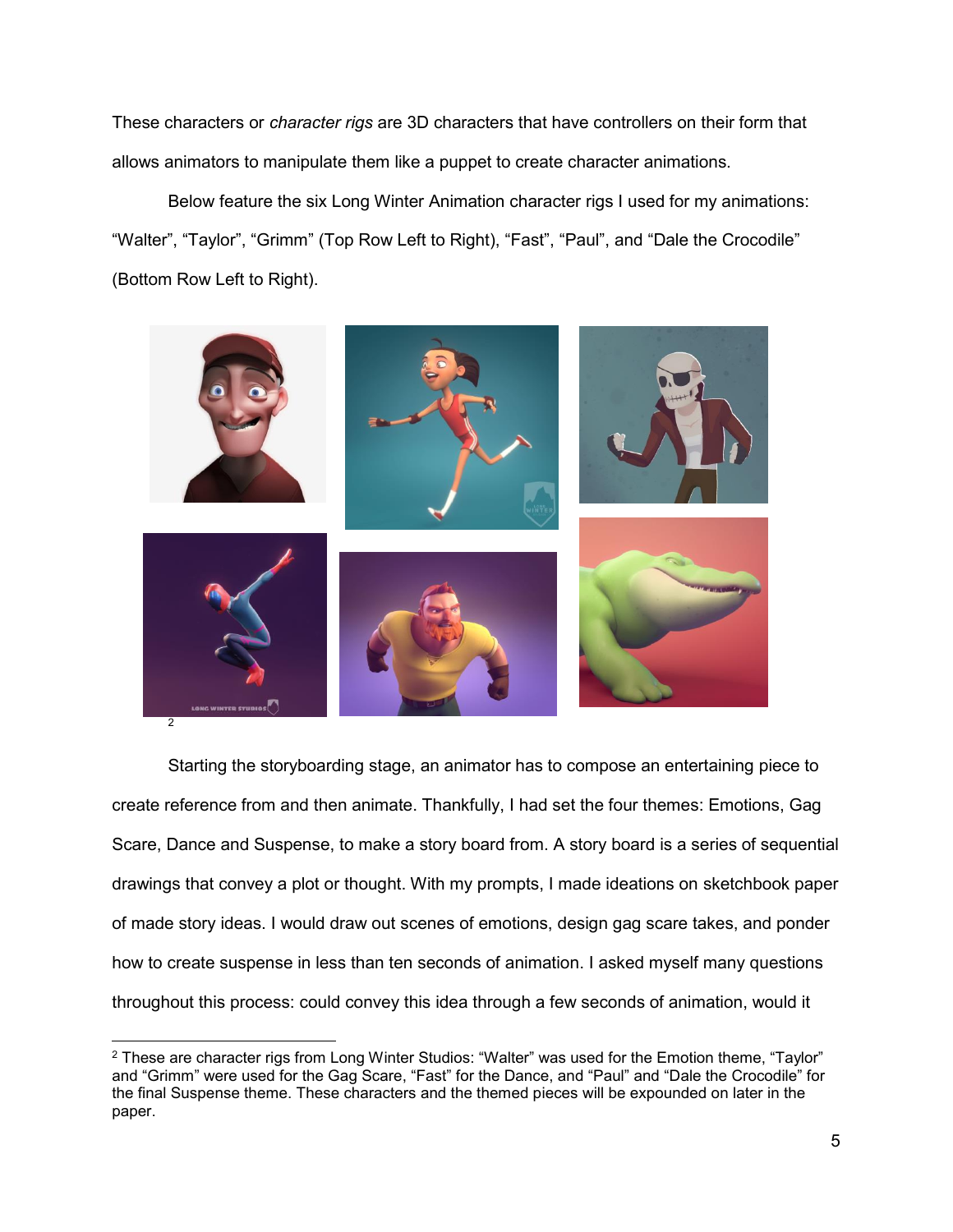make sense to audience, and would this entertain and elicit an emotional reaction from the audience having seen what I made. If the idea did not excite me, make me laugh, or challenge me, then I would scrap the story and move on. This stage ends up being a rapid stage of picking characters to use and brainstorming what props they would have to interact with. After choosing the character from Long Winter Studios I would use, I would start creating stories boards based off of those characters to the prompted themes I had chosen.

<sup>3</sup>The reference stage comes after solidifying the story board process. There are two different ways to tackle reference for character animation. First of all, reference means footage of someone acting out a scene as the character to be animated for a more accurate animation or footage used to help make an animation accurate. The two methods are creating homemade live reference footage and the second is finding online footage. To create my own homemade footage, I had to have my classmate record me acting out my scene. Using online footage from YouTube or from shows is the second method of finding reference for an animation. In every case for my

 $\overline{a}$ 



animations, reference was a pivotal part of incorporating the twelve principles of animation into my piece. I used both methods of reference for almost all of my pieces and can see the difference in quality from when I neglected to use any. Using animation timing charts are also considered very useful reference since they give timing on basic actions such as a run cycle; walk cycle, phonetic lip shape chart, or other resources that could help bolster an animation. An animation cycle is a repeated action that can be created with a tried and true formula. For

<sup>&</sup>lt;sup>3</sup> The walk cycle was illustration is by Richard Williams and the phoneme chart is by Preston Blair.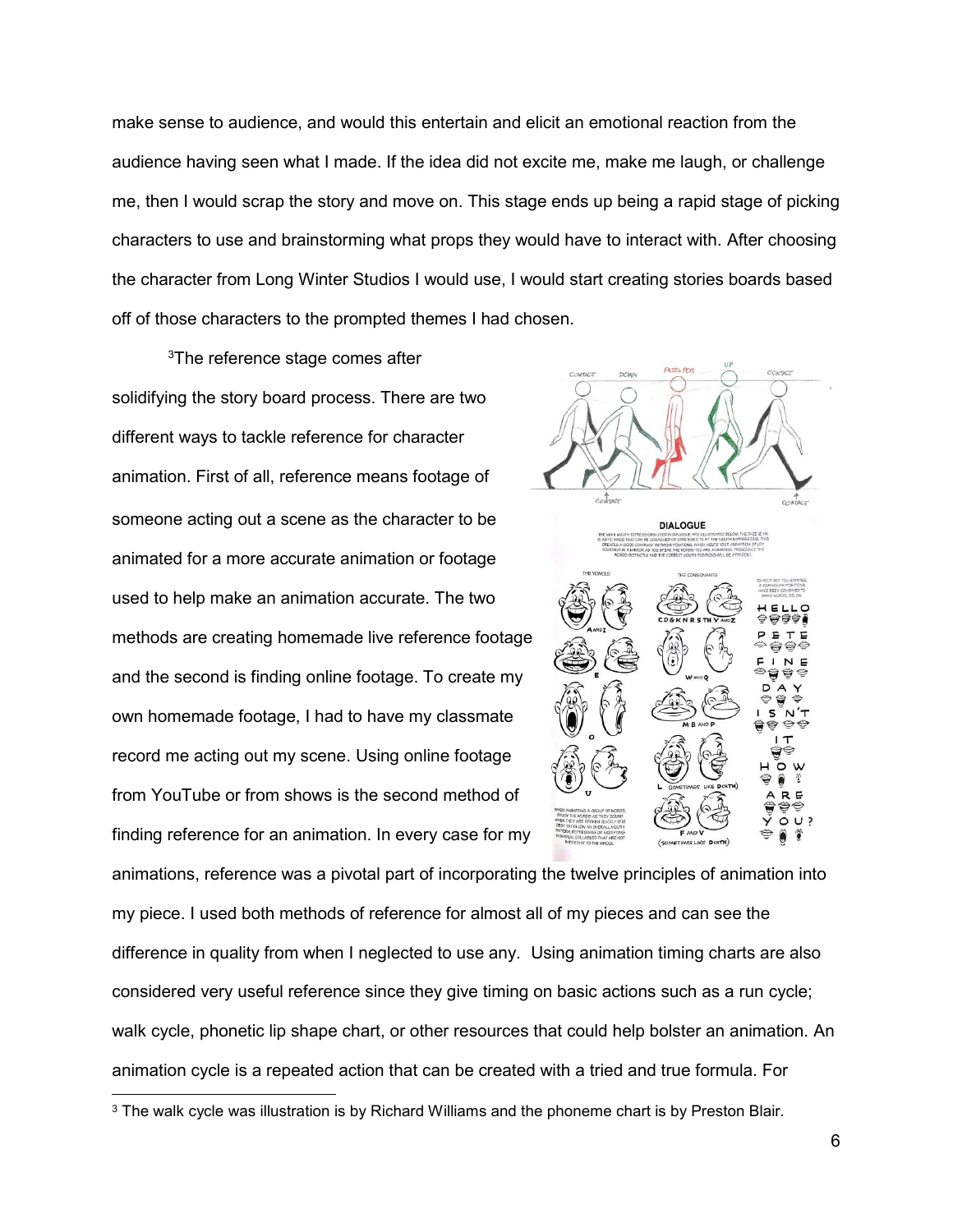example, a walk cycle as seen on the depicted to the previous page and a dialogue chart for creating mouth sounds.

Now that these first few stages are out of the way, it is time to start animating. To begin 3D animating, this process, I have to set my scene in Autodesk Maya software or Maya for short. The definition to Maya's software and some of the following vocab in this technical explanation of 3D animation are listed in the Animation Lingo section at the end of the paper. I

create a project in the program that will act as my saving folder for all renditions of my scenes, and then reference in the character I wish to use. Referencing a character rig is



done by pulling a character rig through a network of files into a scene that is desired. With the character rig in place, I then need to explain some animation vocab. To animate anything, I will use the walk cycle example from earlier to illustrate the following vocabulary: keys, setting keys, and key poses. A key is any general pose seen above, contact, down, passing position of the walk, the up, and then contact position. Key poses are the main poses needed to make up an animated action. For the walk that would be the contact and the up pose above as key poses. To set a key in Maya, I must move a character rigs controller (a tool used to move a body part like a puppet) and then press "s" on my key board to set a key, or the first position. Then I would move down the timeline, a little ruler that displays the frame I am animating on, to another frame and move the same controller again, press "s" to set the next key. If I play the animation, the keyed body part moves from the first keyed position to the next. This is the basics to animating a character. If that was just the hand that I animated, there are over a eighty different controllers for one character rig to manipulate, meaning setting keys and animating a character can get very complicated.

The following lists a short description of controllers. Each character has a set of controllers that allow an animator to key the character in different positions for an animation.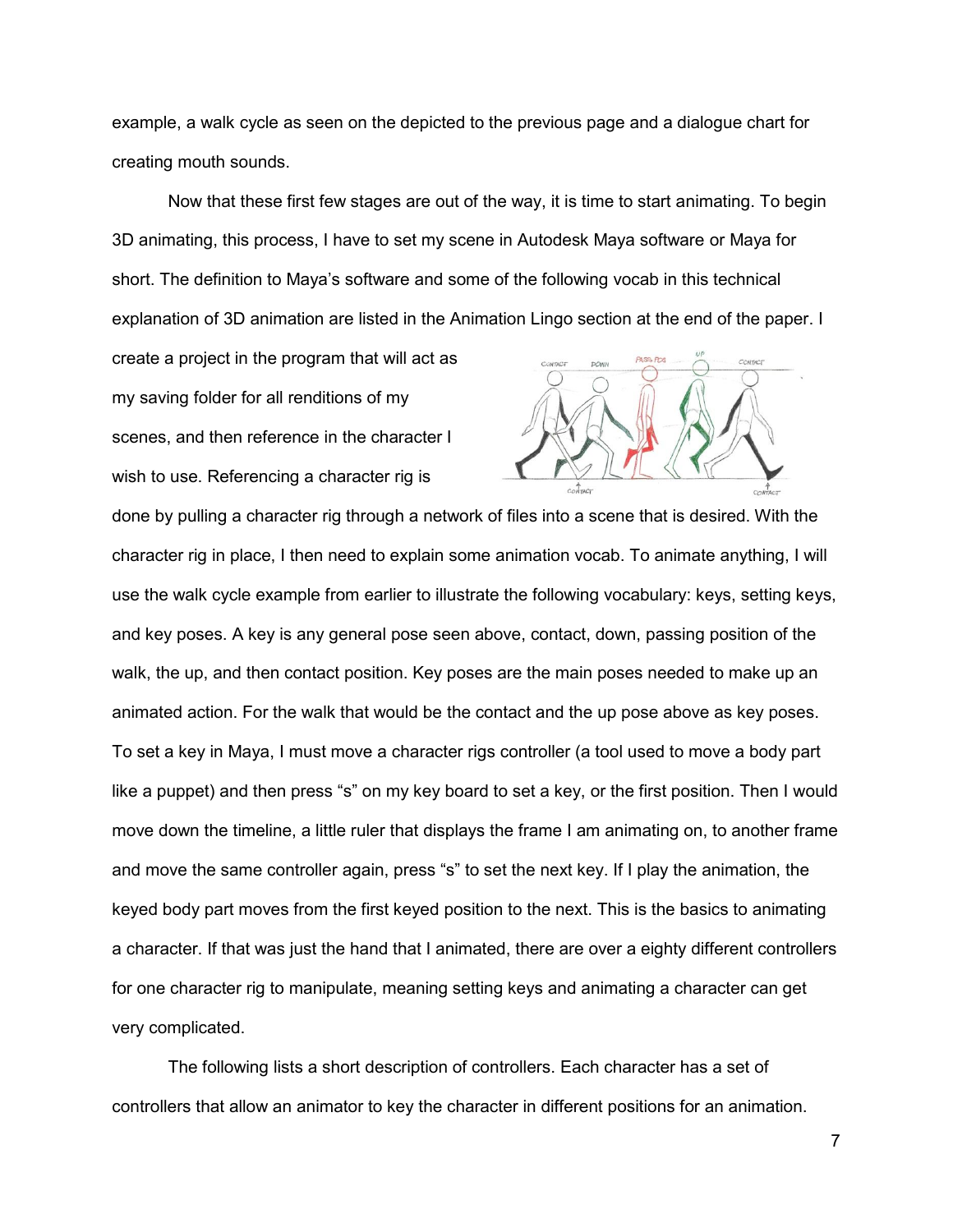The controllers can be selected with a mouse and alternate between a scaling, move tool, and rotation feature. Scaling increases the size of an object, the move tool moves an object, and the rotation tool rotates it. For a character animator, character rig controllers are most often only operated from the rotation feature, otherwise it would break the rigs shoulder. The move tool is only used for the hip controllers to move the main



torso of the character through space, for exaggeration of a pose, or when using hands or feet in IK (Inverse Kinematics) format. There are two animation types, IK and FK animation in 3D. IK animation is Inverse Kinematics and keeps the hands or feet stable in position when manipulating the main body of the figure around a scene. This type of animation is useful when needing to place a hand on a stationary object, leaning against a wall or when doing a dance animation for fancy foot work. FK or forward kinematics is animation that works from the shoulder or hip outward, with all the moving energy coming from the figure out. FK animation is useful for actions that need nice clean arcs, which are heavily desired in animation, and animating walk cycles and runs. The picture of "Fast" character rig above is set to FK and the shoulder controller is selected and rotated in the picture below his standard A-Frame pose. An A-frame pose for a character rig is the basic starting position for a character before they are to be posed for animation. Switching between IK and FK animation effects an animations feel and makes animating more effective and believable.

With that detailed, along with my reference, I am ready to move on to the third stage of animation, Block In Animation. This step's main focus is to block in the main poses of the animation with little detail work. Block in animation helps to see how much space a character will cover with an action such as a dance, run, jump, or fall. A block in animation is done with the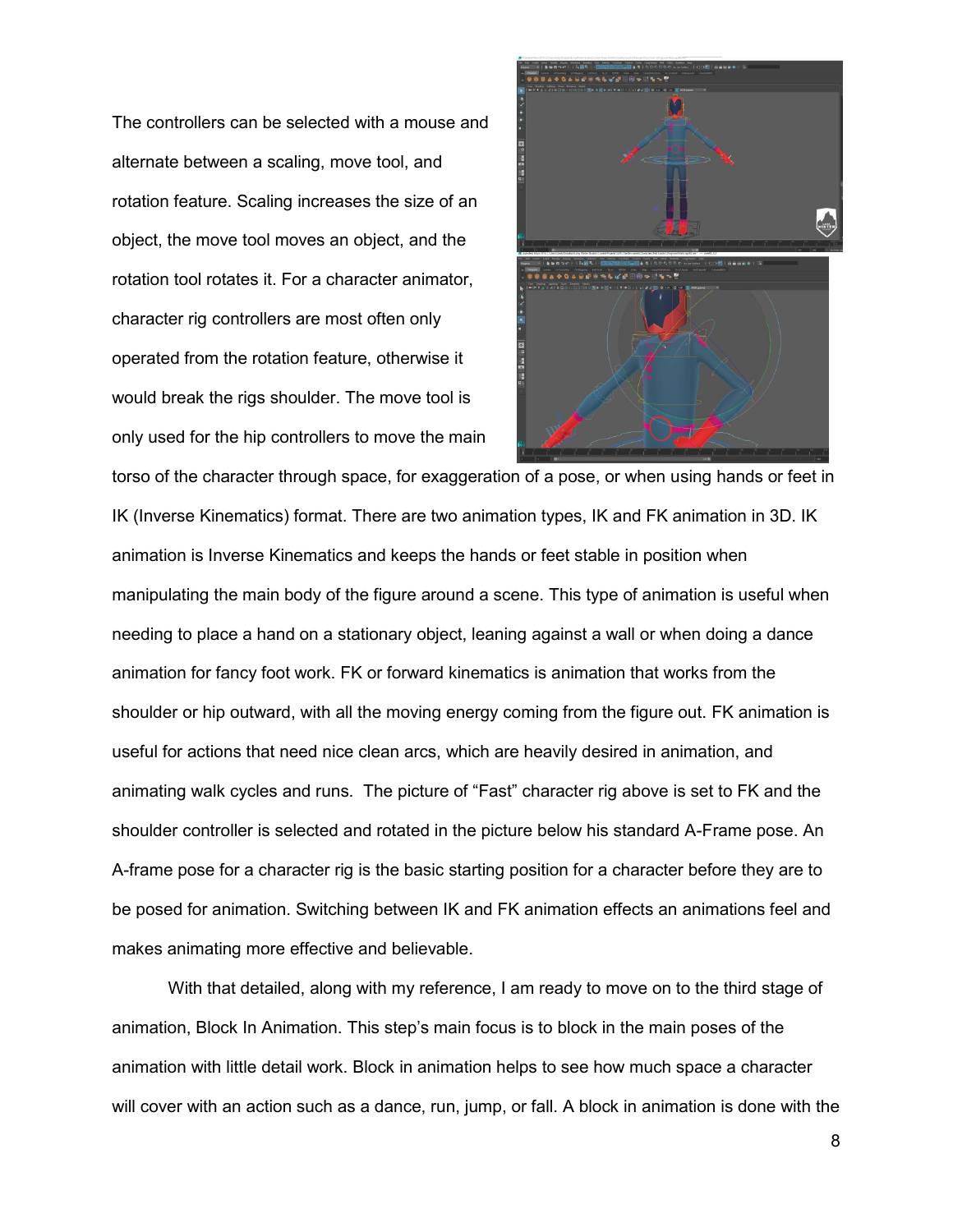timeline settings set to stepped animation. Stepped animation is a term explained in the Animation lingo section of this paper. The key poses are the main poses that create the main emotion for the scene. By moving the rigs controllers and pressing "s" to key the animation, I get to figure out the format I want for my future animation. With the key poses in place, I am ready for the next stage, rough animation.

Rough animation is animation that pushes the key poses further with more secondary animation, and adds in-betweens. Inbetweens are poses that are placed in between key poses to help communicate the action. For the walking animation, the in-betweens are the down and up points of the walk as seen to the right. Adding in-betweens helps smooth out the animation. I

would switch between stepped preview and regular preview modes to see both the snap shot of my keyed poses and the interpellation the computer generates between keyed frames. Inbetweens are keyed just like key



poses. Another tool that comes into play is the graph editor. It displays animation curves that display the smoothness of the animation. If the animation curves are not making smooth arcs, then it is a signal that some part of the animation is not moving as naturally as possible.

Final Animation is the next stage of animation. This pushes the animation to its farthest point. The twelve principles of animation, detailed in animation lingo at the end of this document, should be visible by this point. Particularly, I look for secondary action and follow through specifically and push my details until the animation comes alive and develops its own personality.

The final stage is a called the Cleanup stage, because the animation must be refined and cut down some to make it the best it can be. To achieve cleanup, I use the graph editor to check on the curves and make sure all controllers are keyed on the rig. Then I select all the curves, set them to weighted tangents, then Euler filter and play the animation. Weighted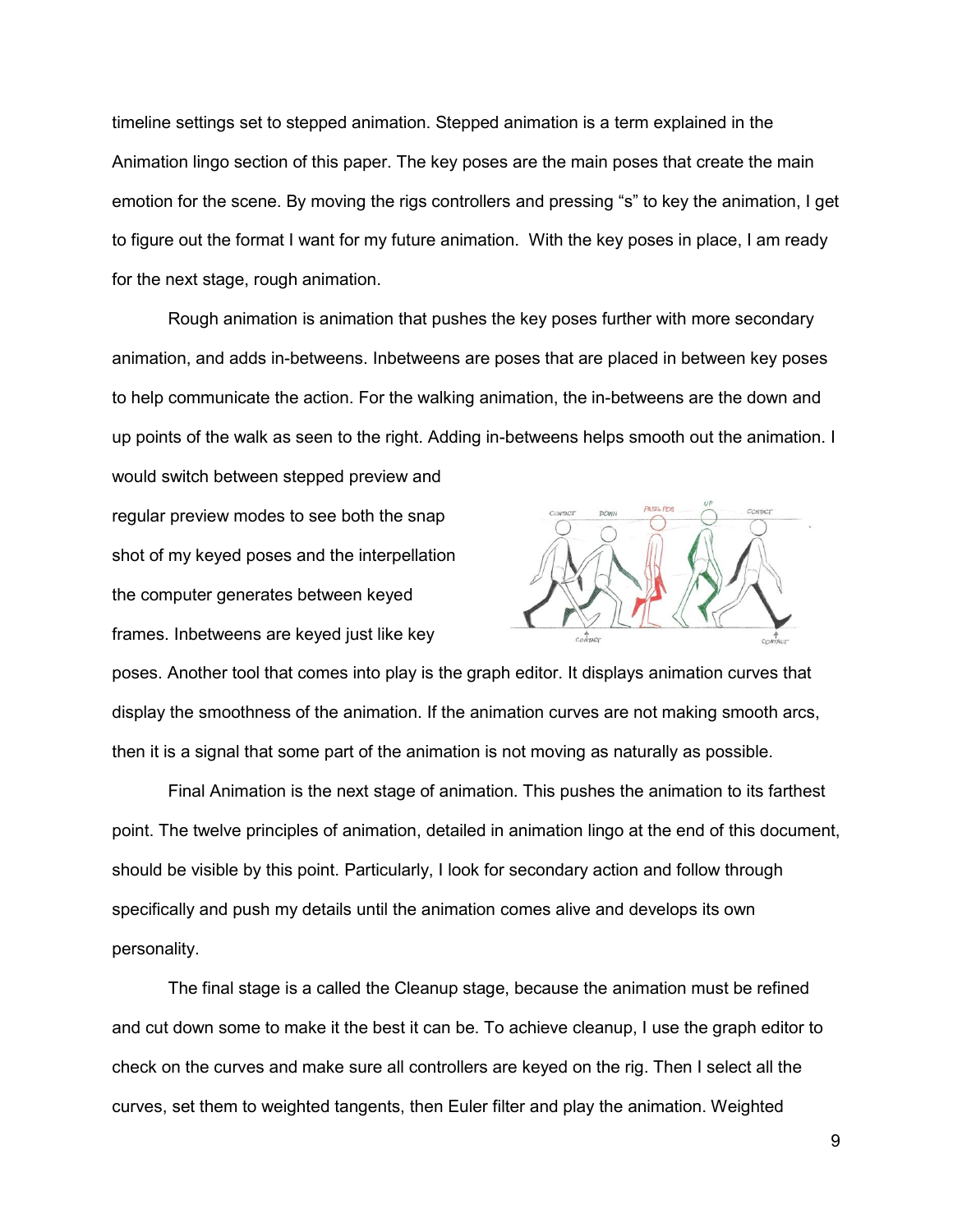tangents give each key more weight and allow a little more slow in and slow out for moving through the key poses along the animation curves. Euler filter shortens travel distance for IK controller movements. Slow in and slow out are animation terms detailed in the animation lingo section of the paper. After this, I delete segments of the animation that are not needed and this lets the curves have more fluidity. After this I check the arcs of my curves for any jagged edges and check for any popping or unsightly parts of my animation in the viewport window, the area I can view my animation. Sometimes, I find the need to reanimate a section and have to delete keys and restart from the rough stage. All these stages make up the labor of love which is character animation.

#### **The Four Animation Themes**

From my production timeline, I made it a goal to make a ten second animation for each

month based off a different theme pertaining to feature film animation. These themes were: Emotions, Gag Scare, Dance Animation, and Suspense. The following will discuss my thoughts on creating each theme. **Emotions**

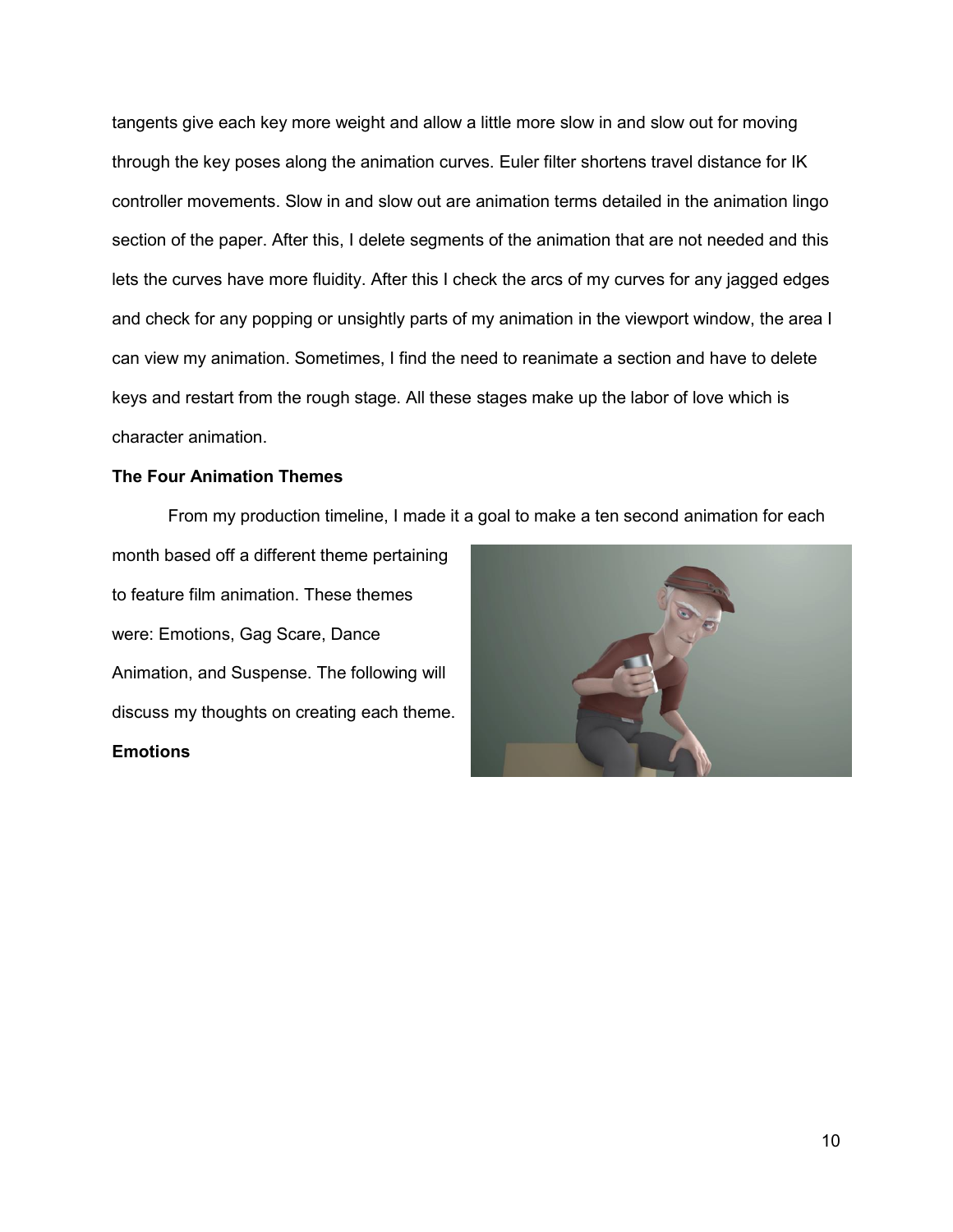For Emotions, I started by looking for dialogue with emotive qualities. I settled on using the "Walter" character rig after choosing a sound clip from King of the Hill. The sound clip is of Dale Gribble saying, "For three years I've had show-turtles, and I've never once put them in a show. I'm a freaking hypocrite." Something



about this dialogue was quirky and amused me very much, so I chose to use it. I then created my own reference from acting out the dialogue and dejection and had my classmate record me. This was an excellent first project since it allowed me to practice dialogue, movement, and was a simple animation to refresh my mind on animation and help me to begin to understand Long Winter Studios Rig controls. One step of animation that was supposed to be done first was the

lip animation for the words, but I chose to do that after I animated "Walter" rigs' body. I followed the phoneme chart and set separate keys to create the mouth animation. For the body, I followed the animation stages I detailed above.<sup>4</sup> Walter was animated in FK for his arms, his torso and legs were set to IK. The whole process took me one month for the ten seconds of animation.

#### **Gag Scare**<sup>5</sup>

 $\overline{a}$ 

The Gag Scare theme was inspired by an interest in animation from Sony's *Hotel Transylvania*. In particular, I enjoyed the exaggerated movements and cartoony feel the monsters and humans displayed in the film. The film's main





<sup>&</sup>lt;sup>4</sup> This is my theme of emotions. The Walter rig above is animated with basic props.

<sup>&</sup>lt;sup>5</sup> This is my Gag Scare. Taylor left is being scared by Grimm right.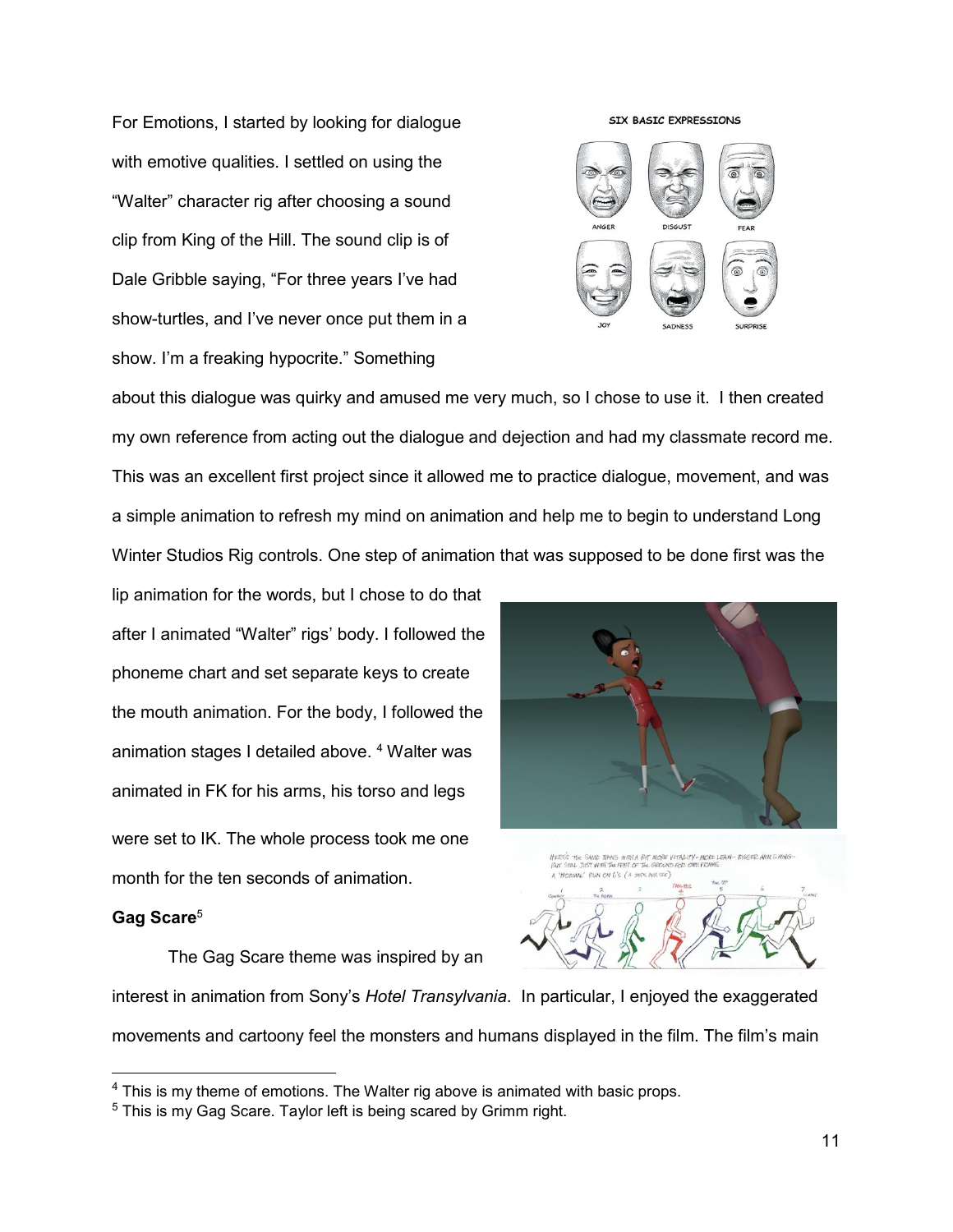character, Johnny, gets scared by one of the monsters in the hotel and then launches into a series of comedic runs and terrified screams. I hoped to capture that energy and comedy for myself.

I spoke about cycles before, and below is the one I used to figure out the "Taylor" character rig's main run. Taylors arms were set to FK and then transitioned to IK when she landed from her fall. He legs were set to IK. Grimm was animated Torso and Legs in IK, and arms in FK. This pattern contines for the Dance as well.



For the gag scare, I knew the cartoony run Johnny displayed was something I would want to reference along with a run chart that would allow me to accurately animate my character running. I took the "Taylor" character rig left, and the Grimm character "Rig" right and composed a scene where Grimm would scare Taylor. I followed the main animation structure and finished this piece after two months of work. In my growth reflection, I detail some issues I had when not using refrence to animate a faint for "Taylor" character rig and thus caused me to cut down my animation size. This video animation is three seconds in length.

### **Dance**<sup>6</sup>

-

The Dance theme was created over two months' time to create and is based off choreography of half•alive- Still Feel [VIDEO]. The story-boarding stage was skipped, since my reference and story resided in copying the video's dance movements. I used the character rig called "Fast" from Long Winter Studios. The Block-In Stage took the most time, since for a

 $6$  This is my dance animation using the three Fast rigs. Each of them were animated independently.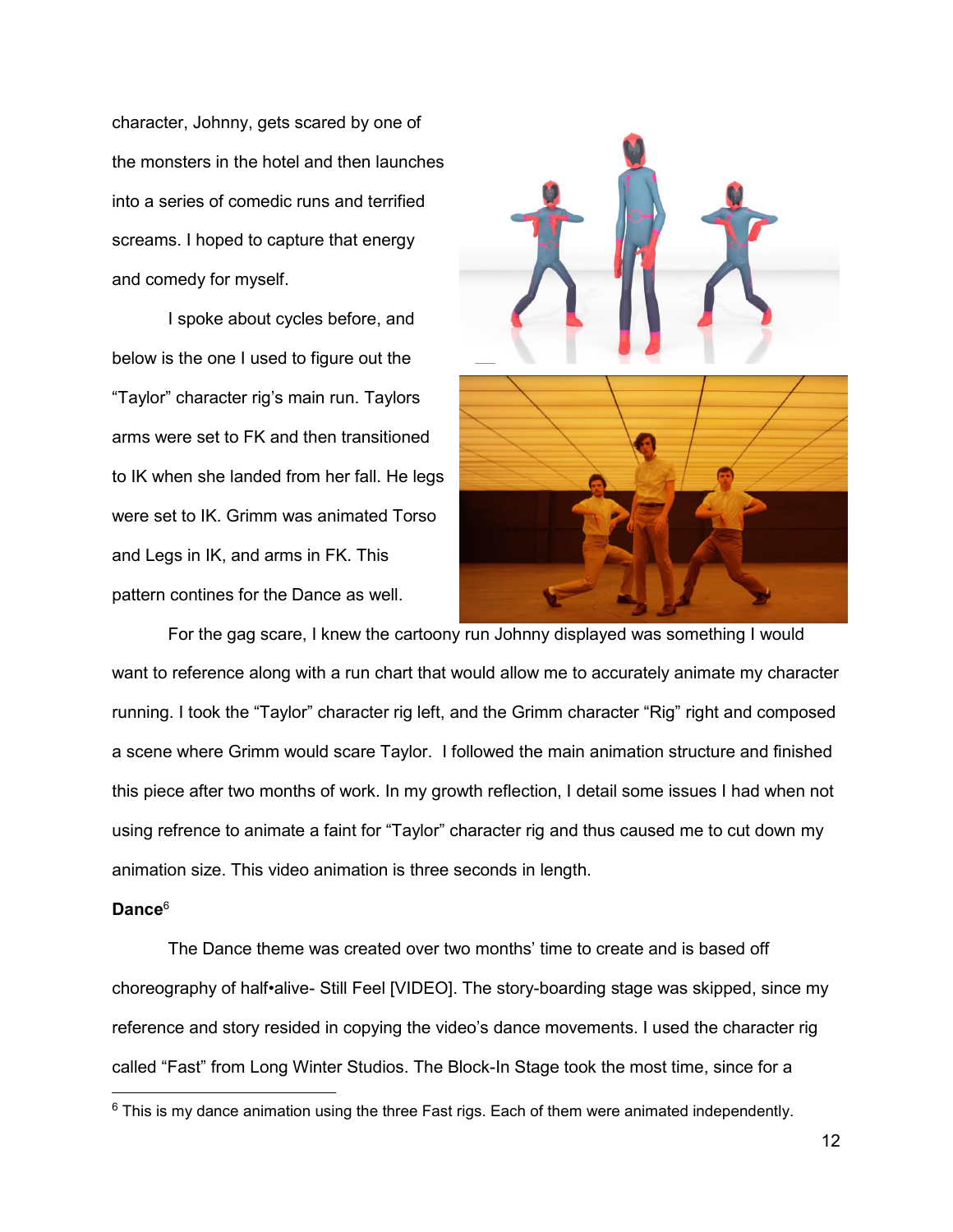dance animation; I had to key every three frames for a pose. This is to get the most accurate movement of the dance, its arcs, and overlapping action of the different body parts. The definition to arcs and overlapping action can be found in the animation lingo section at the base of the document.



With dance as my personal hobby, I was excited to take on the challenge of a dance animation. From the Block-In Stage, I cut down my five hundred frame animation goal to two hundred and fifty. The choreography from 0:23-0:33, about 11 seconds of dancing, was recreated using three duplicates of the "Fast" character rig. I animated and finessed each one from Block-In stage, to rough animation, to final animation, and finally to clean-up. A daunting amount of time was placed into this animation, and I receive one critique over its contents. I worked to make the movement a little more natural and smoother. I was satisfied with my final product in the end.

### **Suspense** <sup>7</sup>

 $\overline{a}$ 

For the Suspense theme, I started by story-boarding some suspenseful scenes. Of them I settled on a man dangling precariously over crocodile infested waters. This animation was created from the Paul and Dale the crocodile rigs. I followed the final stages of aniamtion detailed above and completed this piece in under a week. I used reference of Captain Hook from Disney's *Peter Pan* to create this animation. Captain Hook's fear and him dangling over the crocodile were both inspirations that drove this piece. I also used live footage from YouTube of crocodiles jumping and snapping at bait as reference. This piece has been the most telling of my growth as an animator and it is the one I am most proud of. This animation was the crocodile

 $^7$  This animation is of Paul above being almost bitten by Dale the crocodile below. Look closely to see the waves light reflecting off of the characters that were added after the completed animation through render magic.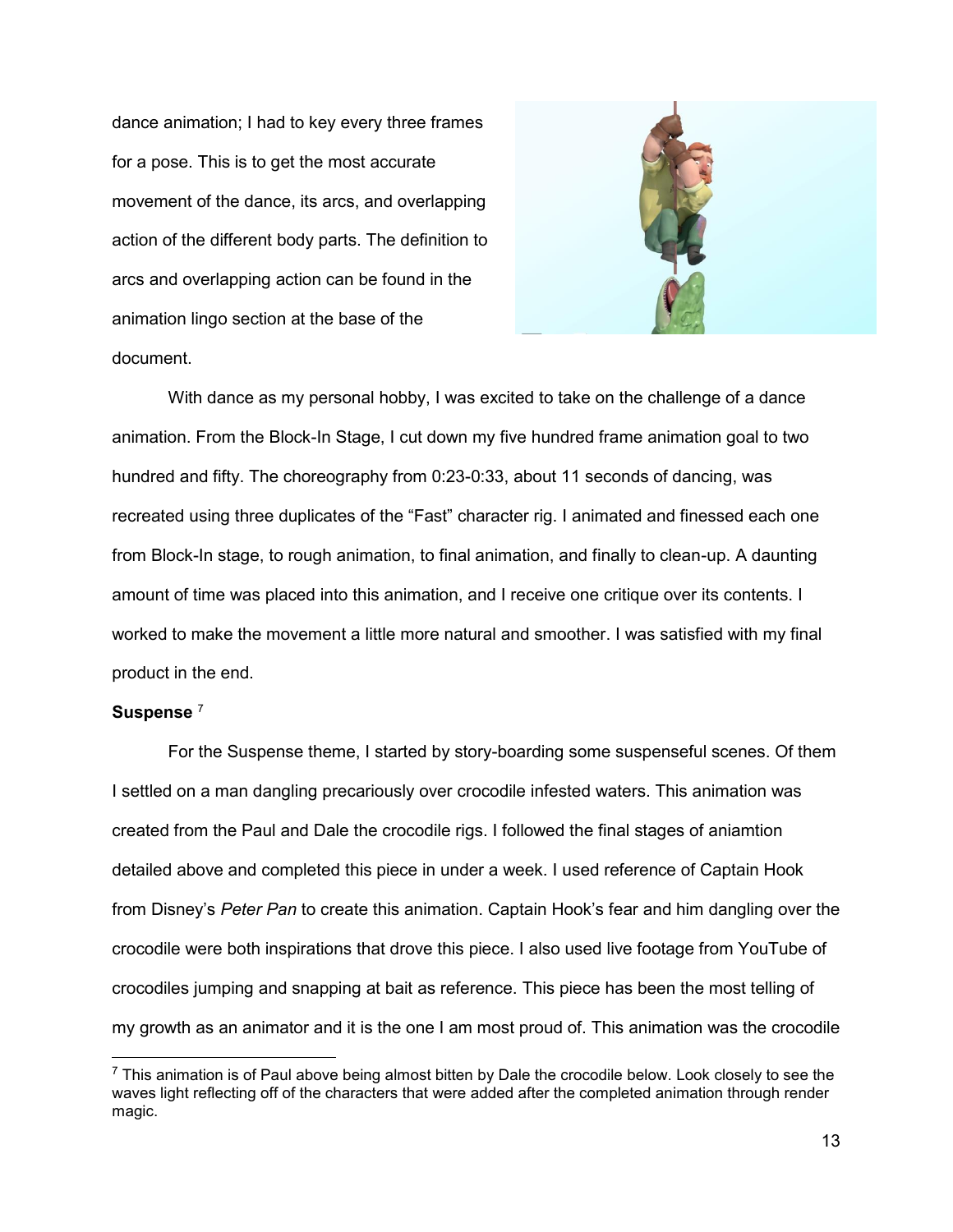animated in IK and Paul completely in IK as well since he needed his hands to hold on to the rope.

I am pleased with the story-quality and the feeling of comedy and concern it generates from watching it. In the end, I worked with Andy Beane to render a light that refracts like water from underneath the two characters. This creates the illusion of deep water and adds to the story of this piece. I was so pleased with how this turned out that utilized it as an opening piece for my demo reel.

#### **Character Animations from "Frick"**

The final half of my demo reel contains





collaborative animation from "Frick." Every clip followed the production pipeline to make the final animation. I worked in every stage of animation with a team of character animators. $8$ 

#### **The Final Demo Reel**

 $\overline{a}$ 

After finishing all the animations, I took a few extra steps to make the highest quality reel as possible. For all my animations, I added lighting, re-textured the character rigs and then rendered every scene. Essentially rendering is the finalized sequential high quality photos of an animation ready to be compiled into a video editing software such as Adobe After Effects or Adobe Premiere. Texturing and lighting took about 15 hours to finish and rendering all the videos 17 hours.

After rendering, I took the .tif sequential files and plugged them into Adobe After Effects, a motion graphics and video editing software, to export them as their own video files through Adobe Media Encoder, a video processing software. With the videos processed, I developed a

<sup>&</sup>lt;sup>8</sup> This image is from Frick, I animated the Cat and the Dog. Here she is looking through the window blinds. The blinds took a lot to animate them properly and I had to create my own reference.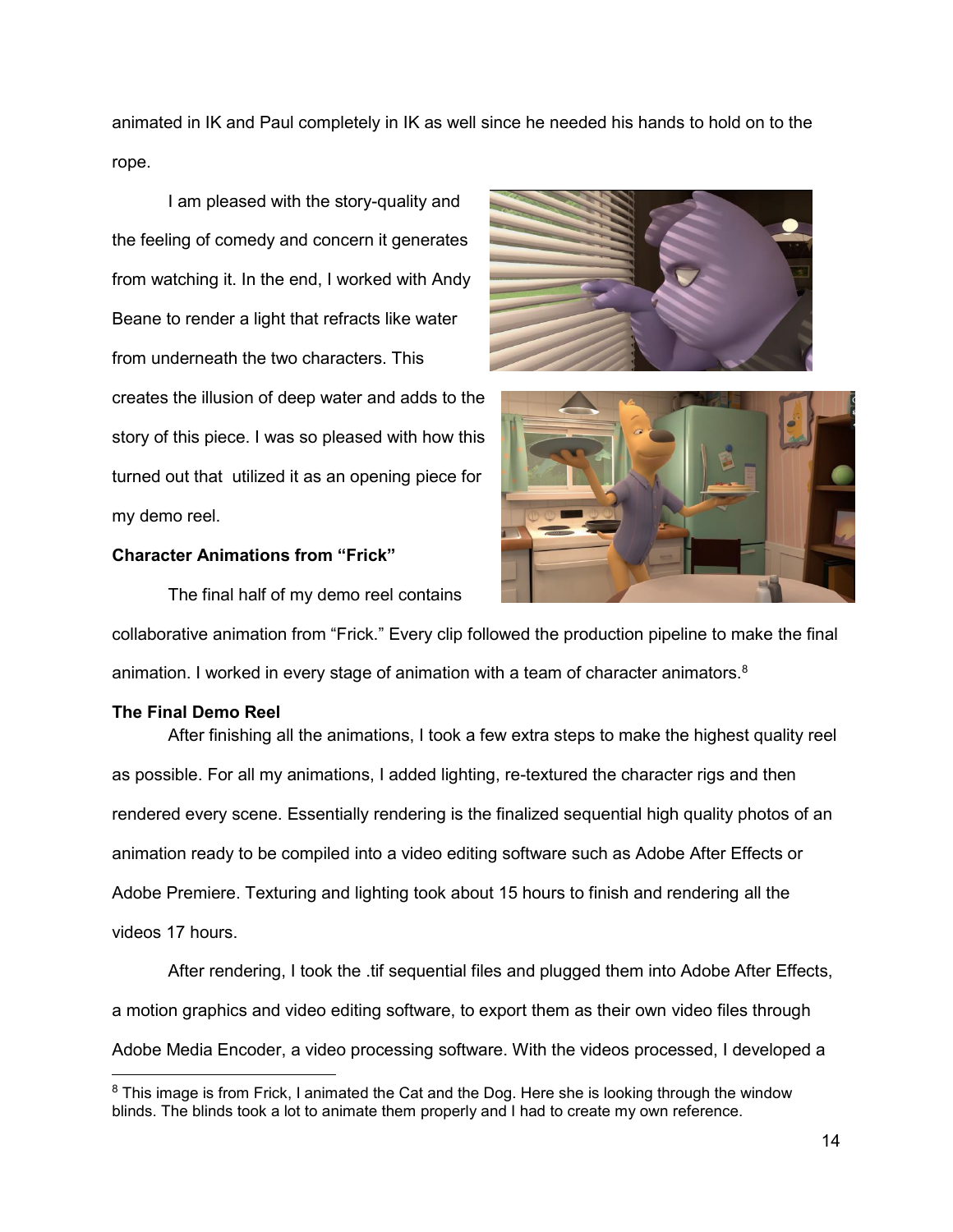title with my name, icons listing the animation programs I am proficient in and email, as well as a end title frame with my social media handle for my art pages @ohlivyloohoo. With a title, end title, the videos from my four themes, and video clips of character animation from Frick, I organized and compiled them into After Effects as one animation demo reel. I added music, adjusted timing, and then processed it through Adobe Media Encoder as my final demo reel My exported the video file is 1920X1080 format Vimeo 1080 HD quality viewable on my own Art Station portfolio page, Twitter, Vimeo, and soon to be YouTube channel. This final process of adding my best animations together and publishing them took over eight hours to complete. <sup>9</sup> **The Growth**

This project has pushed me emotionally, physically, mentally and spiritually. At gained a better understanding of myself and my interests in animation over the last few months than in the past few years of my animation classes. The hardest part of animating for me was being content with the level of animation I was at compared to the ideas I had brewing inside my head. To put this in perspective, I originally wanted to do twenty seconds of animation per month. After my first month on the Emotion theme I ended up dividing myself between working on the Show Turtle Animation and another animation of a boy riding a dinosaur, I soon found I could barely get through one ten second animation in that span of time. I had to scrap the dinosaur animation and hyper focus in on the show turtle animation. My multitude of ideas and the amount of animation I could get done in a timely manner limited me to ten seconds of animation a month.

I also had to accept trimming back animation that just ended up looking bad. For my Gag Scare, I had originally worked on at least one hundred and eighty frames of animation. After a failed fainting animation, I cut out the final ninety-five frames and only ended up using three seconds of the animation that appears in my demo reel. This poor animation was due to my neglect of finding or creating reference for the girl's faint. In terms of time, I would have not wasted as much if I had acted out a faint for my animation.

-

15

<sup>&</sup>lt;sup>9</sup> Another Scene from Frick that I really enjoyed. The Dog sitting down to have some breakfast.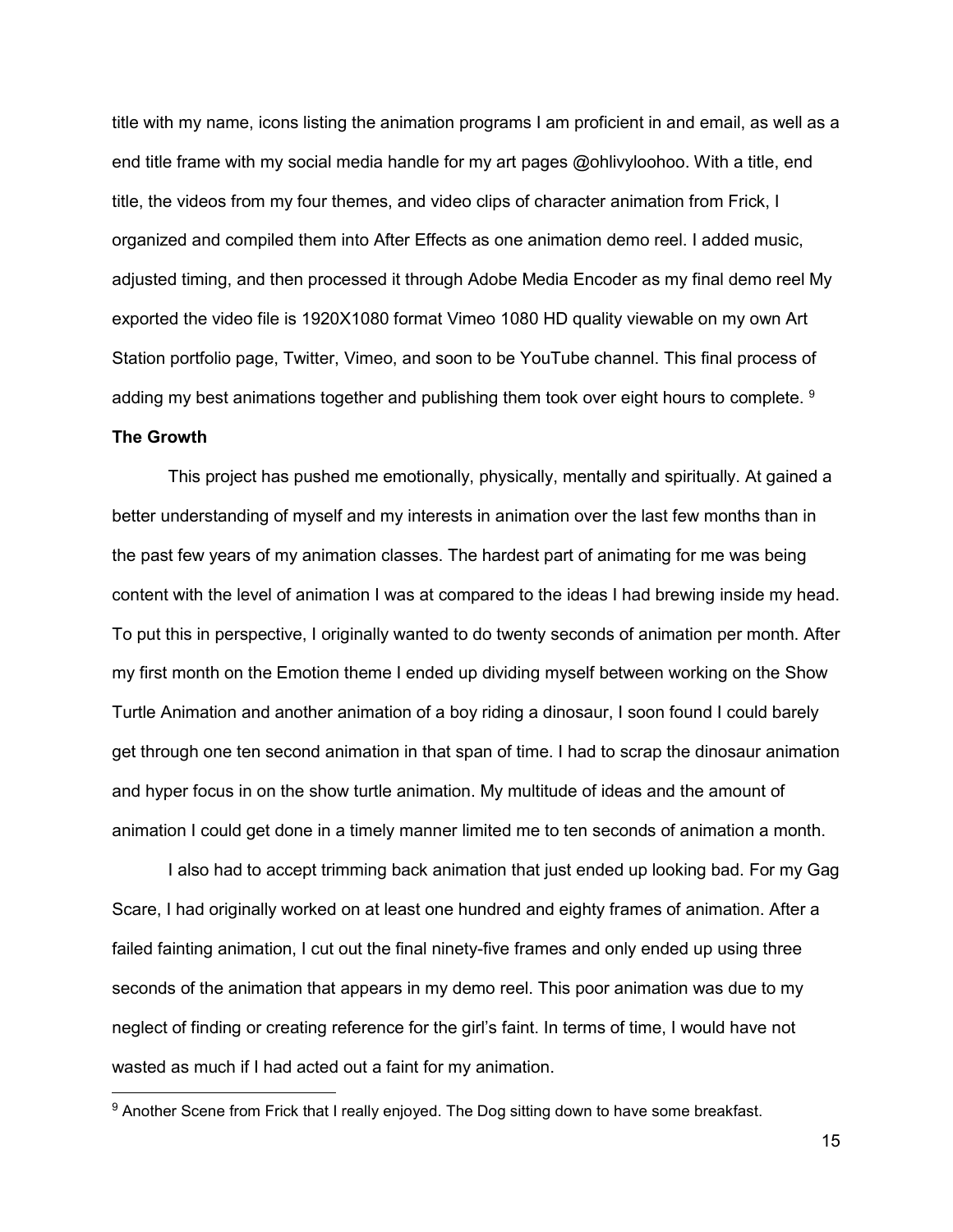From my Dance animation, I found the formulaic copying of a dance to be very boring, but beneficial to understanding movement in a dance animation. I grew in the principles of animation of arcs,



secondary action, and timing. These principles are defined in the Animation Lingo section at the end of the document.

Finally my Suspense animation gave me more confidence in my animation skills. I truly thought I was not going to finish this final animation since I only had one week left to finish it. My Dance and Gag scare animation both pushed my production timeline back and I was already drained by the work I had done. When I pushed myself to focus on the storyboard I had created and used lots of reference of crocodiles and Captain Hook, I saw all the animation principles coming together. It was exciting to see my growth and I look forward to becoming even better.

10

### **Conclusion**

-

Overall, I view my demo reel as a successful step towards my career as a character animator. I have bettered my skills through constant hours of following my own outline of creating unique character animation, and I am better prepared to make work to expand my portfolio after graduating Ball State. My plan is to continue creating work into my career and onward. To be part of the animation production pipeline, I must hone myself to be a focused talented character animator. This takes practice, life observation, film study, and critique from professionals. I know from my senior thesis project, I have a solid foundation to show I am striving to create industry standard artwork. I am certain my demo reel will be transformed over

 $10$  An intense scene from Frick where the Cat is so angry, she breaks her neighbor's lawn flamingo.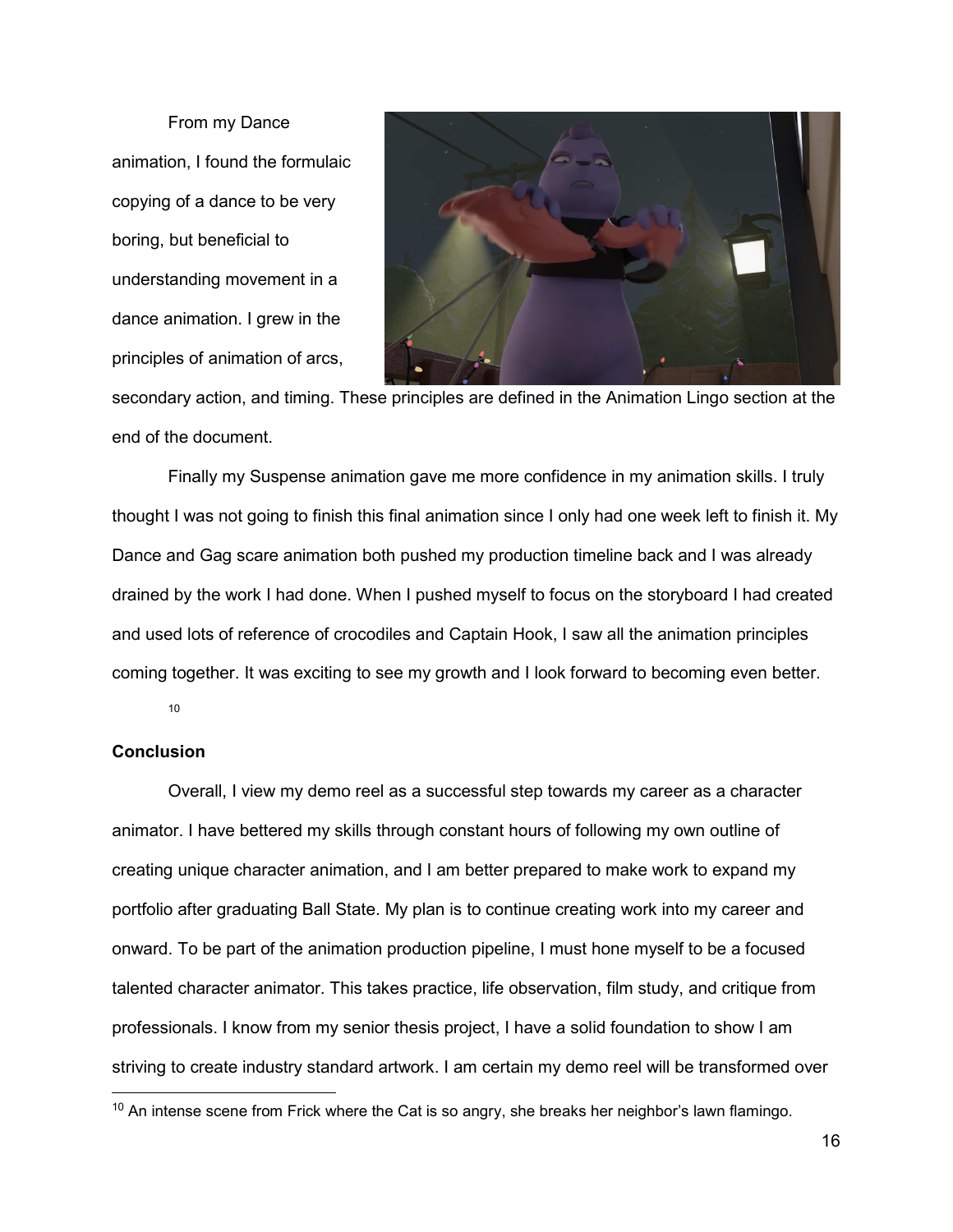the coming years with new projects, experiences, and observations. I am excited to return the gift of animation to those who love watching cartoons and animated features. I have been contemplating how much time I devote to make such a small amount of animation, but I find myself not discouraged. I look forward to creating as part of a team again for a greater cause, to make a film. Perhaps someday, someone watching that film I hope to work on will develop a hobby for drawing, writing their own stories and ends up in the same industry I hope to be in. For now, I will continue creating and working towards bettering myself as an artist.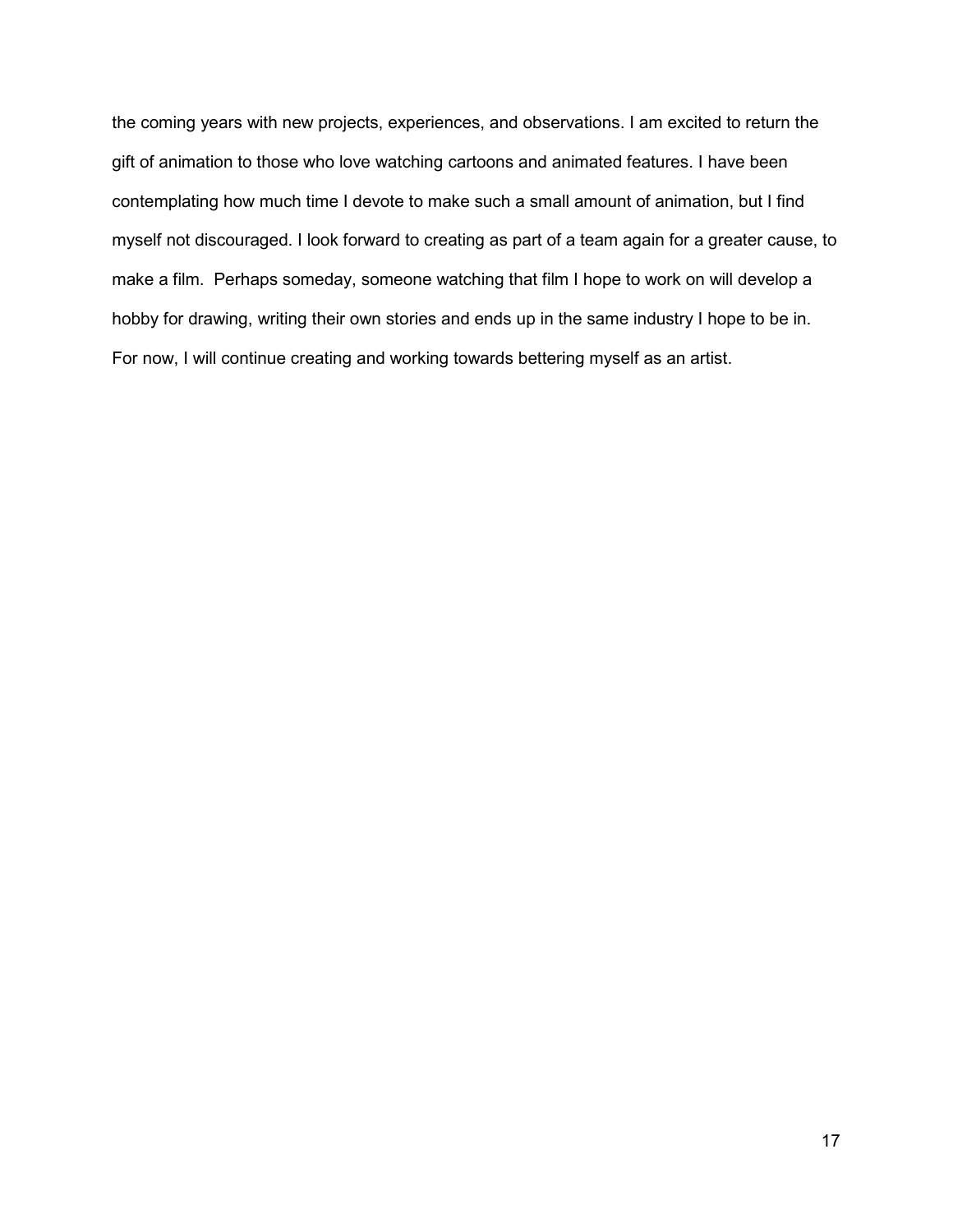#### **Animation Lingo**

*24 FPS*: 24 frames per second. Each animated feature is set to 24 frames per second. This is an industry standard. It can take 24 drawings (2D animation), or rendered images (3D animation) to create one second of animation.

*3D*: three-dimensional. In animation, to work in 3D, animators create computer generated 3D objects and manipulate them to props, character models, environments, and animations. *Adobe After Effects*: motion graphics software that can be used to composite multimedia. *Adobe Premiere:* Video editing software used to compile footage.

*Animation curves*: The animation's 2D curves on the graph editor showing the smoothness and flow of different aspects of animation.

*Anticipation*: Prepares the viewer for what will happen next.

*Appeal*: How attractive or likeable the character looks or acts.

*Arc*: The path a character's hands, head, feet, tail or other features make that create an arc.

*Art Station*: A website used by artists as a free online art portfolio.

*Autodesk Maya:* 3D software that allows users to model, texture, light, and animate environments, characters, and scenes.

*Blocking Animation:* The main poses of animation viewed on Stepped Preview/stepped animation.

*Character Animator*: an animator focusing on manipulating a character to create believable acting animation. Ex. *Toy Story's* Woody walk, run, dialogue, and facial expressions.

*Cleanup Animation:* The stage after final animation that trims off unnecessary animation keys and re-emphasizes key animation poses for greater believability.

*Demo reel*: a one to two-minute piece featuring the work a digital artist has created.

*Exaggeration*: Pushing an action to be more exaggerated for better emotive effect.

*Final Animation:* The stage after rough animation that pushes its animation to its limit and could be considered finished.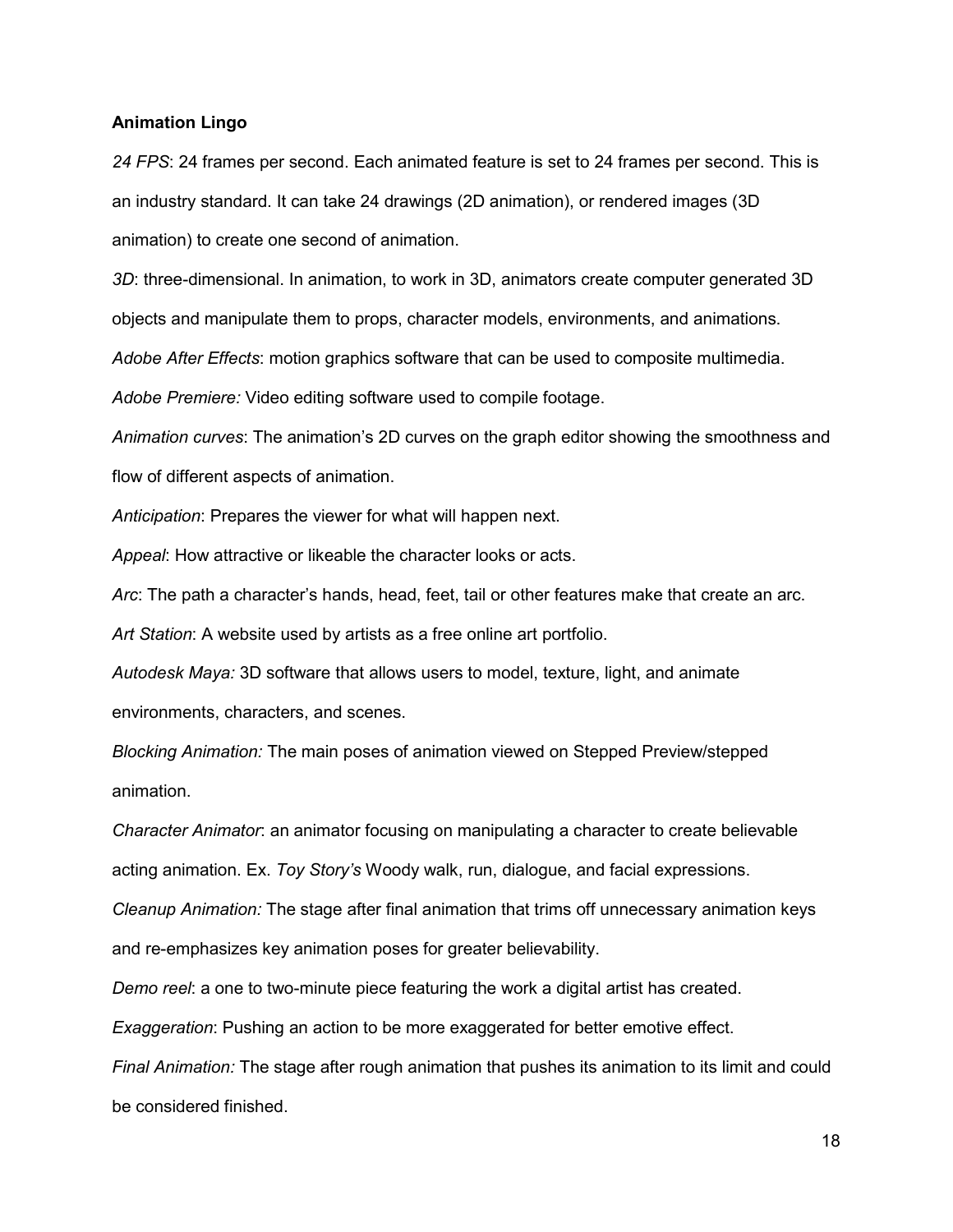*Frame:* A single frame is equal to one drawing or one rendered image of animation. Graph Editor: The animation tool used to clean up animation curves, timing, and make a smoother animation.

*Hard work*: making a piece that took many sleepless hours to create and then is consumed by the public in seconds then repeating the process. This is fueled usually by drinking lots and lots of coffee.

*Inbetweens*: The poses that are in between the main key poses that help smoothly translate a moving action.

*Key frames/ Key poses:* The main poses necessary to convey a desired theatrical performance. *Keys:* The general term to indicate poses created for the character that makes up an animation. *Lighting:* The way a scene is lit to show a mood and illuminate the characters present. *Long Winter Studios*: A studio that has a variety of rigs for animators to use.

*Overlap/Follow Through*: Overlapping actions are actions that occur at varied times and therefore must be animated independently, a character jumping and the hair moving after. Follow through animation is a moving part of a character that continues moving through the current action even after the character has stopped, the hair settling after the character has landed from the jump.

*Playblast:* A rough Quick Time video exported from Maya's software.

*Portfolio*: A set of personal art created to be shown to a prospective employer. For character animators, a website displaying current 2D or 3D animations is sufficient to send in a job application. Social Media such as Twitter and Instagram can also be used a portfolio boosters when work is published there and the animator accrues lots of followers.

*Reference*: live footage of a person acting out a scene or online footage to achieve an animation's timing.

*Rendering:* The final image sequence of an animation with full lighting, texturing, and finished animation.

19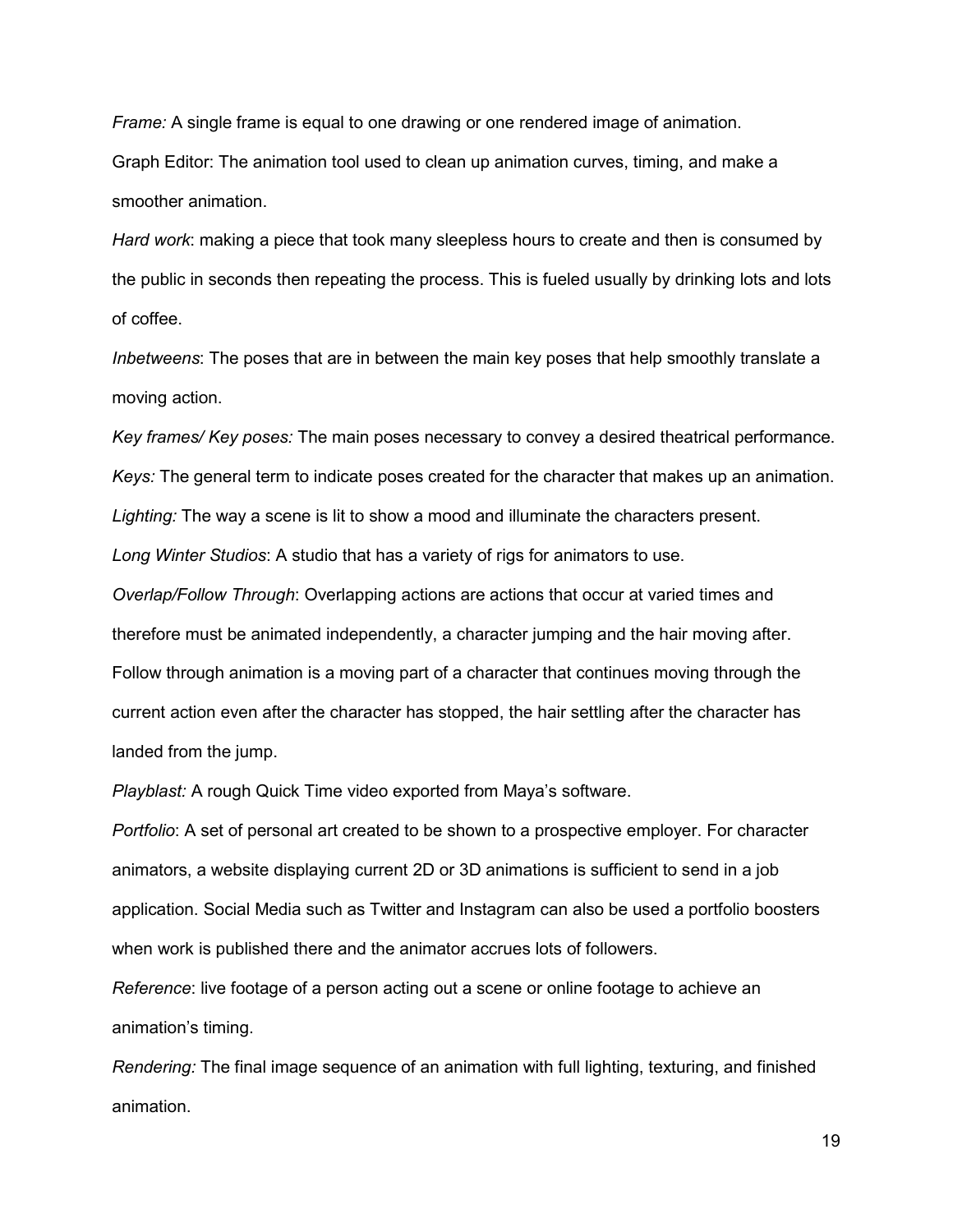*Rigs*: 3D modeled characters that can be animated.

*Rough Animation:* The stage after blocking where animation is taken off of stepped animation and in-betweens are added between poses. Animation would run real-time.

Secondary Action: Subtle actions that are accentuated by another part of the character moving.

Ex. The way a character fingers curl when they yell.

*Slow in & Slow Out:* slow in is starting an action fast and in the end slowing down. Slow out is staring an action slow and ending fast.

*Solid Drawing*: Not necessary in 3D, but 2D animation drawing a character over and over maintaining consistency in quality and form.

*Squash & Stretch*: an action of stretching a character or squashing them to accentuate action. *Staging*: sets the stage to identify the most important action or event in the scene.

*Stepped Preview/Stepped Animation:* Animation that moves from pose to pose without interpolation.

*Storyboarding:* Sequential images in a quick hand drawn form to convey plot. Helps set the scenes for acting and animating.

*Straight ahead action/ Pose to Pose*: Straight ahead action is animation done frame by frame, pose to pose animation in 3D is used by creating main poses first and then poses in between. *The Twelve Principles of Animation*: Anticipation, Staging, Straight ahead action/Pose to Pose, Slow in & Slow Out, Appeal, Timing, Arc, Solid Drawing, Overlap/Follow Through, Secondary Action, and Exaggeration are used to make believable and entertaining animation.

*Timing:* The amount of time an action takes to occur in an animation.

*Vimeo*: A website for posting film media. It is used by 3D animators to post demo reels.